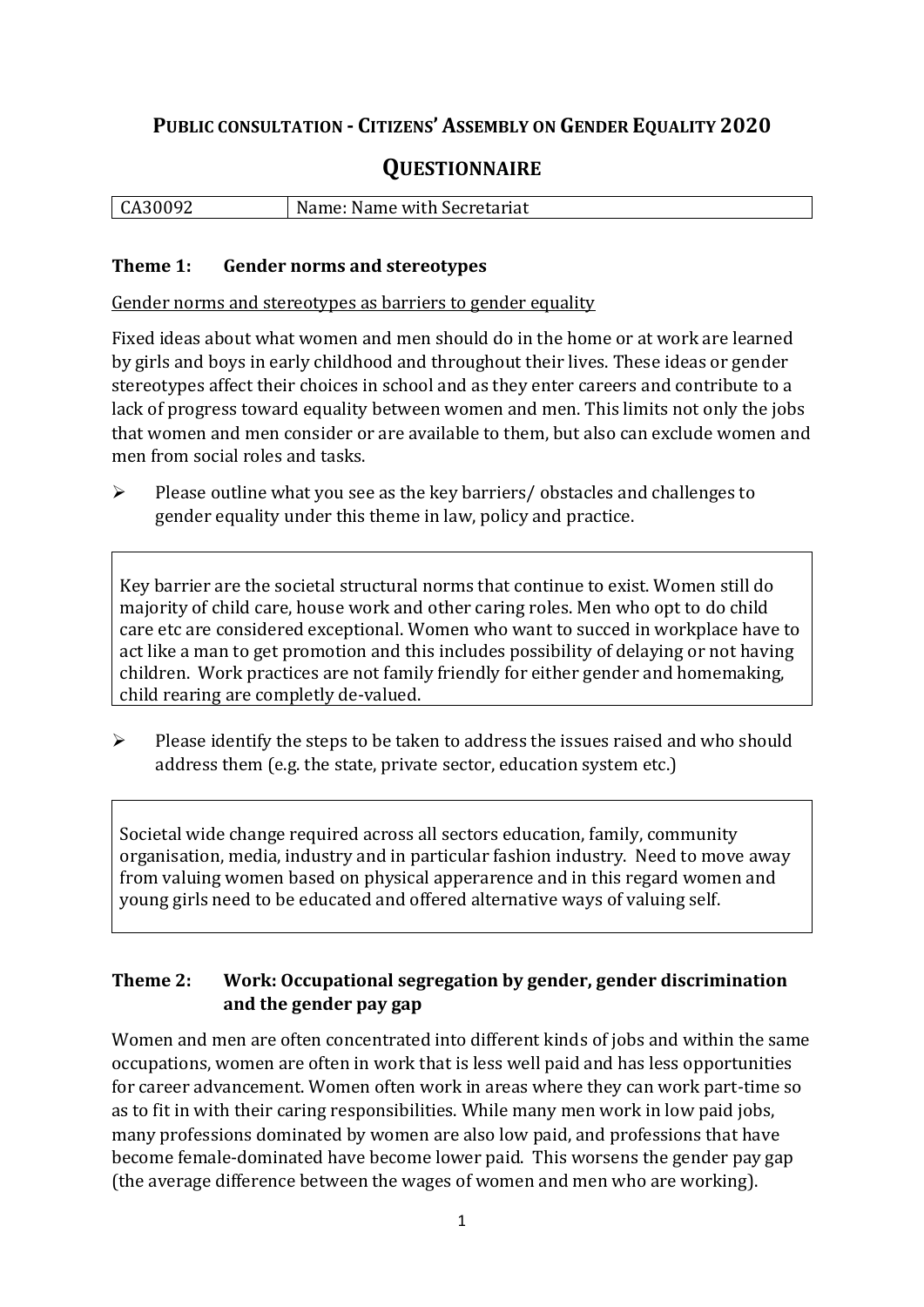➢ Please outline what you see as the key barriers/ obstacles and challenges to gender equality under this theme in law, policy and practice.

Belief that men are breadwinners still prevails with both men and women. Assumption that women will undertake childcare and other caring responsibilities and this is natural! Funding of caring in Irish society is completley inadequate and this evidenced by low pay of caring professions Nursing, child care, social care. While men are small proportion of professions such as nursing, teaching they continue to occupy most senior positions thus increasing thier pay. Men in senior positions also promote other men

➢ Please identify the steps to be taken to address the issues raised and who should address them (e.g. the state, private sector, education system etc.)

Investment in work areas traditionally associated with particular genders such as child care, cleaning, hospitality industry, food production etc to enhance opportunities. This issue also has a class aspect so is not completley determined by gender

## **Theme 3. Care, paid and unpaid, as a social and family responsibility**

Care -- the social responsibility of care and women and men's co responsibility for care, especially within the family

Women remain disproportionately responsible for unpaid care and often work in poorly paid care work. For working parents or [lone parents,](https://aran.library.nuigalway.ie/bitstream/handle/10379/6044/Millar_and_Crosse_Activation_Report.pdf?sequence=1&isAllowed=y) balancing paid work with parenting and or caring for older and dependent adults presents significant challenges. Women are [most disadvantaged by these challenges,](https://eige.europa.eu/gender-equality-index/game/IE/W) yet men also suffer from lack of opportunities to share parenting and caring roles. Despite recent legislation and policy initiatives to support early years parental care, [inequalities in the distribution of unpaid](https://www.ihrec.ie/app/uploads/2019/07/Caring-and-Unpaid-Work-in-Ireland_Final.pdf)  [care](https://www.ihrec.ie/app/uploads/2019/07/Caring-and-Unpaid-Work-in-Ireland_Final.pdf) continue between women and men. The cost of childcare has been identified as a particular barrier to work for women alongside responsibilities of caring for older relatives and dependent adults.

➢ Please outline what you see as the key barriers/ obstacles and challenges to gender equality under this them in law, policy and practice.

Families tend to hand over care of dependant elderly to one or two people, typically single women who are also trying to work to support themselves. Presumption that all families want to or can care. Failure to recognise impact of this or to provide financial support to support carer to for example reduce workign hours. Traditionally, value placed on childhood by Irish society and on care and rearing practices is very low . Poor recognition of the importance of early childhood experiences and how these impact later health and welbeing with potential to enhance societal welbeing and productivity and reduce impact of physical and mental illness. No adequate regulation of childcare.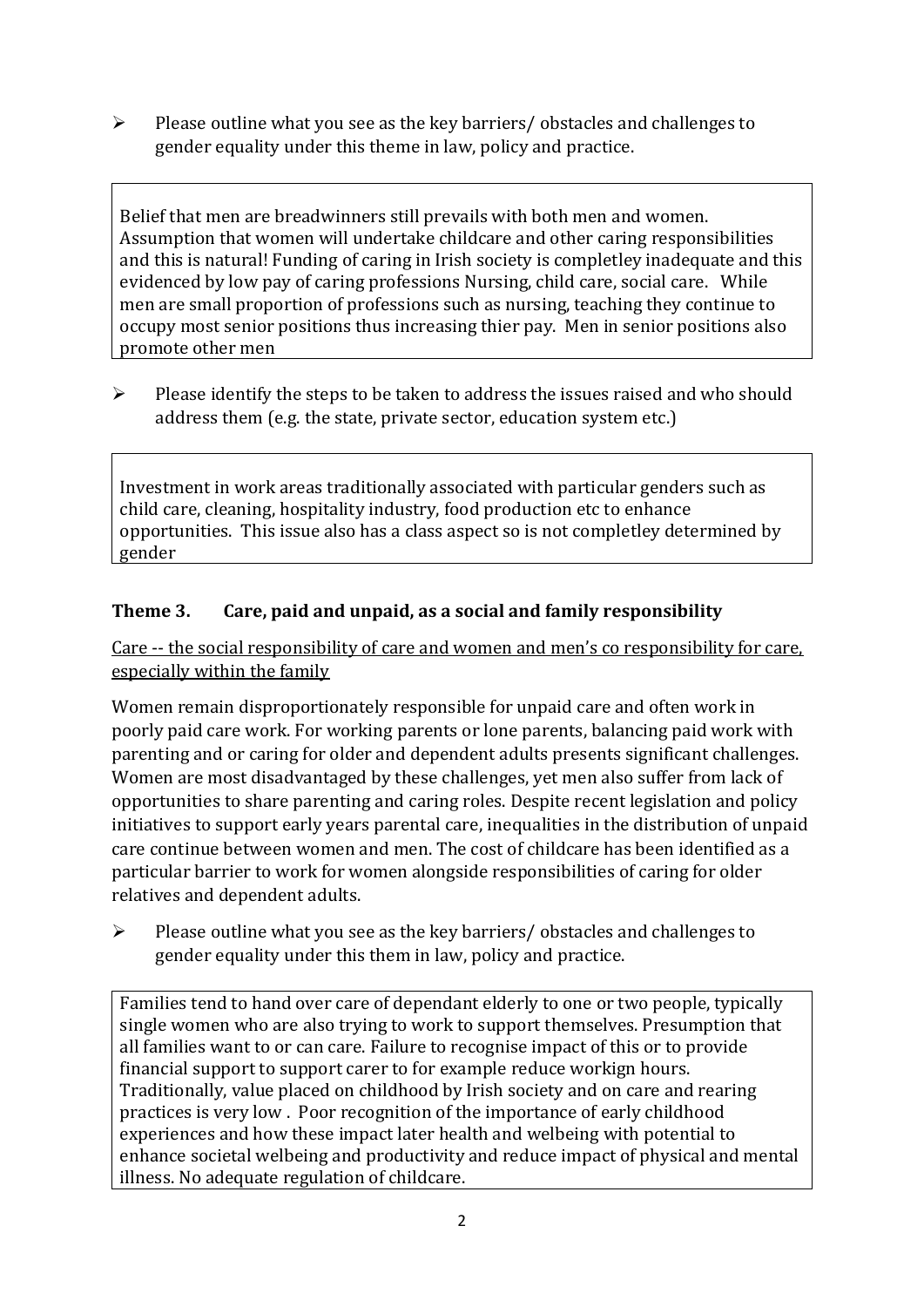$\triangleright$  Please identify the steps to be taken to address the issues raised and who should address theme (e.g. the state, private sector, education system etc.)

Examination of how childhood is viewed by Irish society with recognition of healthy approaches. Provision of parenting classes to all potential parents - embed in second level and third level education. Community education and support of new parents, adequate funding, regulation and provision of quality child care. Support parents particularly those with existing challenging situations including addiction, physical health issues e.g. cancers and mental health issues with use of for example home helps. Access to supportive counselling to support health and not just for illness.

## **Theme 4: Women's access to, and representation in, public life and decision making**

Ensure women's participation and representation in decision-making and leadership in the workplace, political and public life

Women are systematically underrepresented in leadership in [economic](https://eige.europa.eu/gender-equality-index/2019/compare-countries/power/2/bar) and [political](https://eige.europa.eu/gender-equality-index/2019/compare-countries/power/1/bar)  [decision-](https://eige.europa.eu/gender-equality-index/2019/compare-countries/power/1/bar)making. Despite the introduction of a candidate gender quota (through the system of party funding) for national political office, and [initiatives](https://betterbalance.ie/) to support women's access to corporate decision-making roles, men continue to dominate leadership positions. There are also issues to be considered around how media represents women and men.

➢ Please outline what you see as the key barriers/ obstacles and challenges to gender equality under this theme in law, policy and practice.

Lack of opportunity, exclusion, competing demands of family and home life.

➢ Please identify the steps to be taken to address the issues raised and who should address them (e.g. the state, private sector, education system etc.)

Support in work and education. Current approach to promoting STEM for girls could be adopted to target other areas for example attracting more males to caring professions.

## **5. Where does gender inequality impact most?**

To conclude we would be interested in your response to the following question: In which area do you think gender inequality matters most?